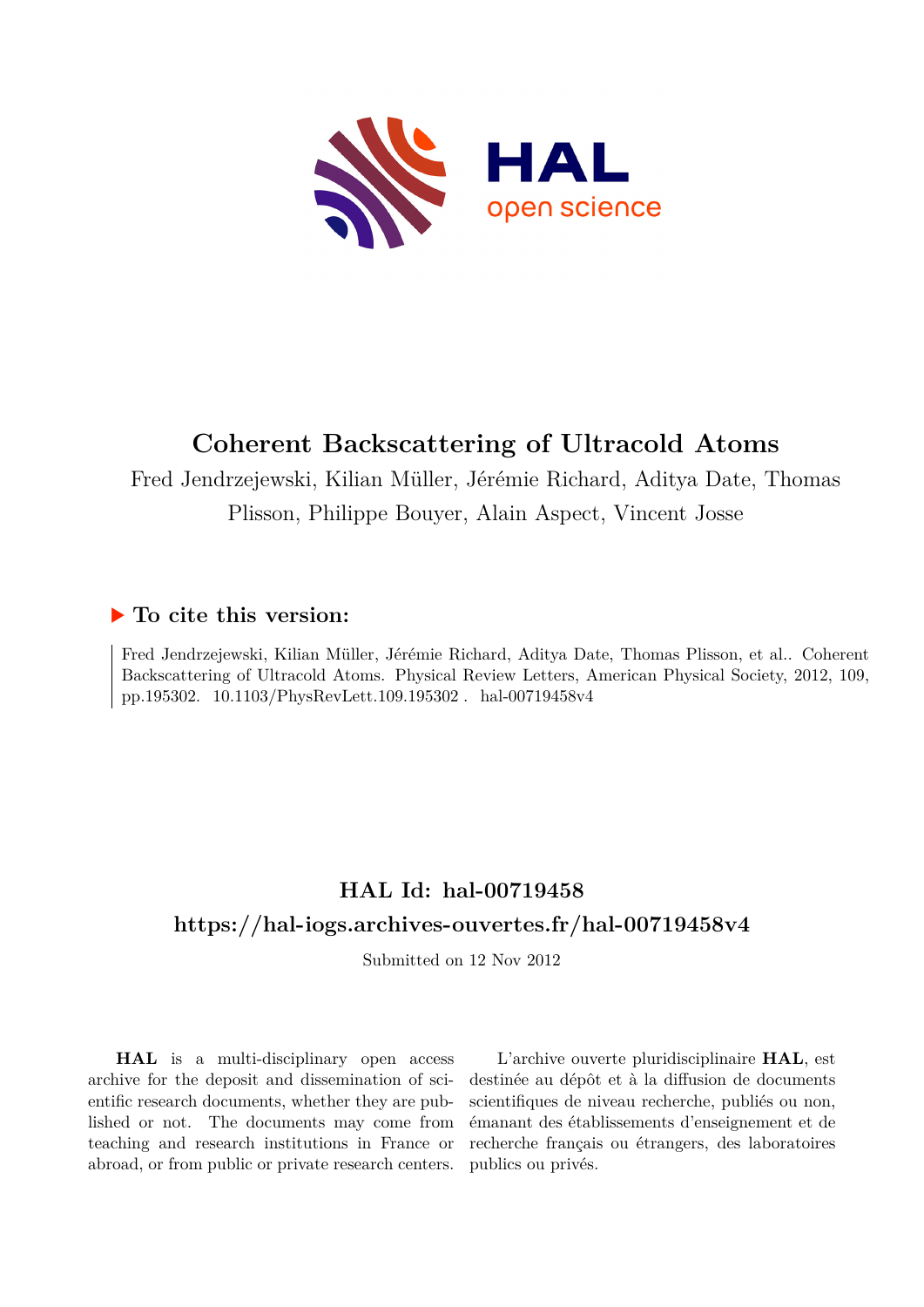## Coherent Backscattering of Ultracold Atoms

F. Jendrzejewski,<sup>1</sup> K. Müller,<sup>1</sup> J. Richard,<sup>1</sup> A. Date,<sup>1</sup> T. Plisson,<sup>1</sup> P. Bouyer,<sup>2</sup> A. Aspect,<sup>1</sup> and V. Josse<sup>1,∗</sup>

 $1$ Laboratoire Charles Fabry UMR 8501, Institut d'Optique, CNRS,

Univ Paris Sud 11, 2 Avenue Augustin Fresnel, 91127 Palaiseau cedex, France

 $2 LP2N$  UMR 5298, Univ Bordeaux 1, Institut d'Optique and CNRS,

351 cours de la Libération, 33405 Talence, France.

(Dated: November 12, 2012)

We report on the direct observation of coherent backscattering (CBS) of ultracold atoms in a quasi-two-dimensional configuration. Launching atoms with a well-defined momentum in a laser speckle disordered potential, we follow the progressive build up of the momentum scattering pattern, consisting of a ring associated with multiple elastic scattering, and the CBS peak in the backward direction. Monitoring the depletion of the initial momentum component and the formation of the angular ring profile allows us to determine microscopic transport quantities. We also study the time evolution of the CBS peak and find it in fair agreement with predictions, at long times as well as at short times. The observation of CBS can be considered a direct signature of coherence in quantum transport of particles in disordered media. It is responsible for the so called weak localization phenomenon, which is the precursor of Anderson localization.

PACS numbers: 03.75.-b, 67.85.-d, 05.60.Gg, 42.25.Dd, 72.15.Rn

Quantum transport differs from classical transport by the crucial role of coherence effects. In the case of transport in a disordered medium, it can lead to the complete cancelling of transport when the disorder is strong enough: this is the celebrated Anderson localization (AL) [1]. For weak disorder, a first order manifestation of coherence is the phenomenon of coherent backscattering (CBS), i.e., the enhancement of the scattering probability in the backward direction, due to a quantum interference of amplitudes associated with two opposite multiple scattering paths [2–4] (see inset of Fig. 1). Direct observation of such a peak is a smoking gun of the role of quantum coherence in quantum transport in disordered media.

CBS has been observed with classical waves in optics [5–8], acoustics [9, 10], and even seismology [11]. In condensed matter physics, CBS is the basis of the weak localization phenomenon (see e.g. [12]), which is responsible for the anomalous resistance of thin metallic films and its variation with an applied magnetic field [13, 14]. In recent years, it has been possible to directly observe Anderson localization with ultracold atoms in one dimension [15, 16] and three dimensions [17, 18]. Convincing as they are, none of these experiments includes a direct evidence of the role of coherence.

In this Letter, we report on the direct observation of CBS with ultracold atoms, in a quasi-two-dimensional (2D) configuration [19]. Our scheme is based on the proposal of Ref. [21] that suggested observing CBS in the momentum space. A cloud of noninteracting ultracold atoms is launched with a narrow velocity distribution in a laser speckle disordered potential (Fig. 1). Time of flight imaging, after propagation time  $t$  in the disorder, directly yields the momentum distribution, as shown in Fig. 2. As expected for elastic scattering of particles, we observe a ring that corresponds to a redistribution of the

momentum directions over  $2\pi$  while the momentum magnitude remains almost constant. The evolution of the initial momentum peak and of the angular ring profile yields the elastic scattering time and the transport time. But the most remarkable feature is the large visibility peak,



FIG. 1. Experimental set-up. A cloud of noninteracting ultracold atoms, released from an optical trap (beams along y and z axis, red) and suspended against gravity by magnetic levitation (horizontal coils, yellow), is launched with a welldefined momentum  $\mathbf{p}_i$  along the z axis. It is submitted to an anisotropic laser speckle disordered potential (blue beam), propagating along the x axis and elongated along that direction, leading to a quasi-2D diffusive motion in the  $y - z$  plane (see text). The atomic momentum distribution in this plane is monitored by fluorescence imaging after a time of flight of 150 ms. Inset: physical origin of CBS. The coherent enhancement of scattering in the backward direction originates from the interference between each multiple scattering path (solid line) and its reversed counterpart (dashed line).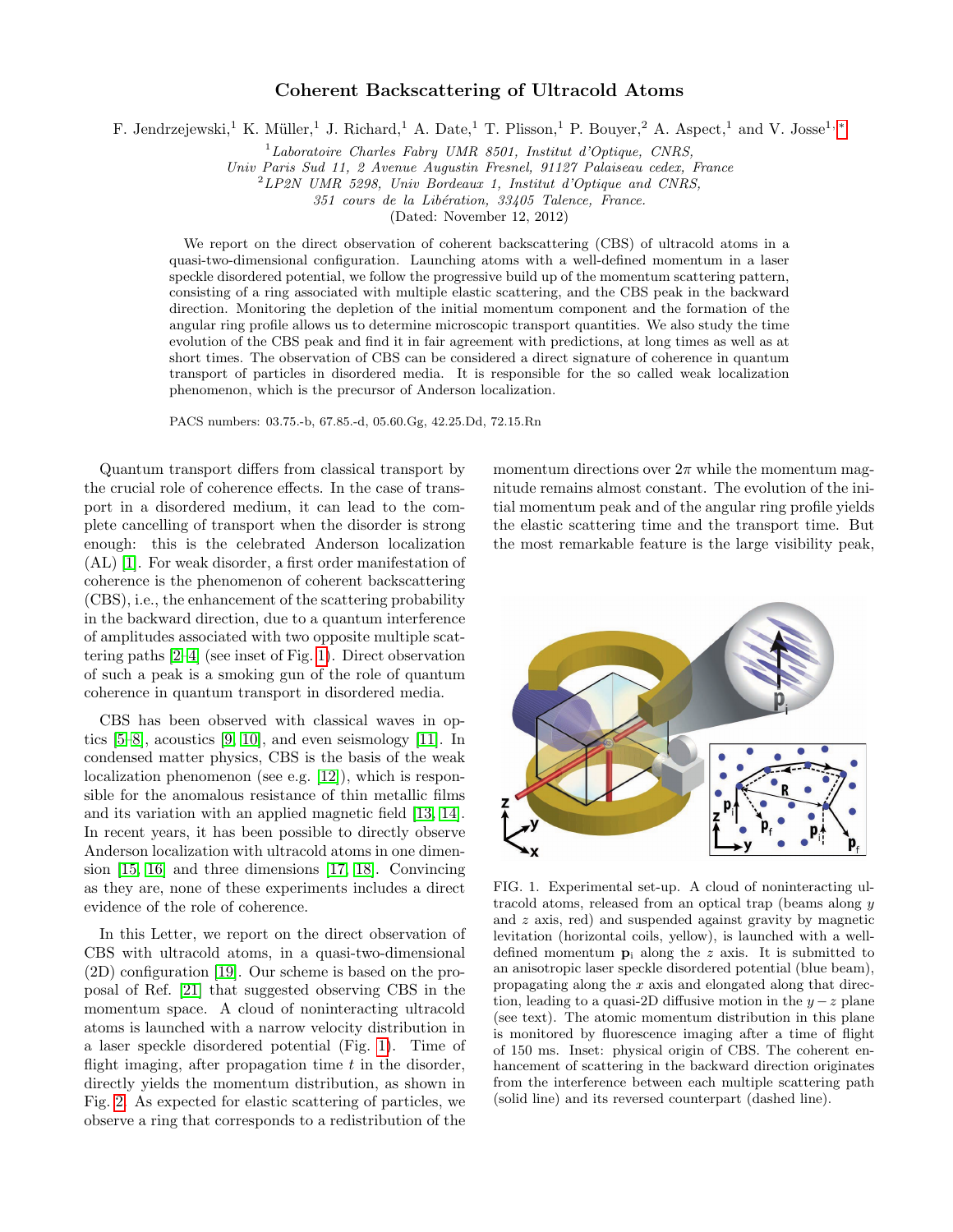

FIG. 2. Observed momentum distributions after different propagation times  $t$  in the disorder. The images correspond to an averaging over 20 experimental runs. Note that the vertical scale is different in the three first images  $(t = 0, 0.5, \text{ and})$ 1 ms), whereas it is the same in the three last images  $(t = 1.5,$ 2, and 2.5 ms).

0.02

which builds up in the backward direction. The height and width of that peak, and their evolution with time, are an indisputable signature of CBS, intimately linked to the role of coherence.

To understand the origin of that CBS peak, let us consider an input plane matter wave with initial momentum p<sup>i</sup> that experiences multiple scattering towards a final momentum  $\mathbf{p}_f$  (inset of Fig. 1). For each multiple scattering path, we can consider the reversed path with the same input  $\mathbf{p}_i$  and output  $\mathbf{p}_f$ . Since the initial and final atomic states are the same, we must add the two corresponding complex quantum amplitudes, whose phase difference is  $\delta \phi = (\mathbf{p}_i + \mathbf{p}_f) \cdot \mathbf{R} / \hbar$  (**R** is the spatial separation between the initial and final scattering events and  $\hbar = h/2\pi$  the reduced Planck constant). For the ex*act* backward momentum  $\mathbf{p}_f = -\mathbf{p}_i$ , the interference is always perfectly constructive, whatever the considered multiple scattering path. This coherent effect survives the ensemble averaging over the disorder, so that the total scattering probability is twice as large as it would be in the incoherent case. For an increasing difference between  $\mathbf{p}_f$  and  $-\mathbf{p}_i$ , the interference pattern is progressively washed out as we sum over all interference patterns associated with all multiple scattering paths. It results in a CBS peak of width inversely proportional to the spread  $\Delta \mathbf{R}$  in the separations [22]. For diffusive scattering paths, the distribution of  $\bf{R}$  is a Gaussian whose widths increase with time as  $t^{1/2}$ , and the CBS widths decrease according to  $\Delta p_{\text{CBS},\alpha} = \hbar / \sqrt{2D_{\alpha}t}$  for each direction of space  $(\alpha = y, z)$ ,  $D_{\alpha}$  being the diffusion constant along that direction. This time resolved dynamics of the CBS peak has been observed in acoustics [9, 10] and optics [23, 24].

The crux of the experiment is a sample of noninteracting paramagnetic atoms, suspended against gravity by a magnetic gradient (as in  $[18]$ ), and launched along the z axis with a very well-defined initial momentum  $\mathbf{p}_i$  (see Fig. 1). This is realized in four steps. First, evaporative cooling of an atomic cloud of <sup>87</sup>Rb atoms in a quasiisotropic optical dipole trap (trapping frequency  $\simeq$  5 Hz) yields a Bose-Einstein condensate of  $9 \times 10^4$  atoms in the  $F = 2$ ,  $m_F = -2$  ground sublevel. Second, we suppress the interatomic interactions by releasing the atomic cloud and letting it expand during 50 ms. At this stage, the atomic cloud has a size (standard half-width along each direction) of  $\Delta r_{\alpha} = 30 \mu$ m, and the residual interaction energy  $(E_{\text{int}}/h \sim 1 \text{ Hz})$  is negligible compared to all relevant energies of the problem. Since the atomic cloud is expanding radially with velocities proportional to the distance from the origin, we can use the "deltakick cooling" technique [26], by switching on a harmonic potential for a well chosen amount of time. This almost freezes the motion of the atoms, and the resulting velocity spread  $\Delta v_{\alpha} = 0.12 \pm 0.03$  mm/s is just one magnitude above the Heisenberg limit  $(\Delta r_{\alpha} m \Delta v_{\alpha} \sim 5\hbar, \text{ with } m \text{ the}$ atom mass). Last, we give the atoms a finite momentum  $\mathbf{p}_i$  along the z direction, without changing the momentum spread, by applying an additional magnetic gradient during 12 ms. The first image of Fig. 2 shows the resulting 2D momentum distribution. The average velocity is  $v_i = 3.3 \pm 0.2$  mm/s  $(k_i = p_i/\hbar \simeq 4.5 \ \mu m^{-1})$ , corresponding to a kinetic energy  $E_K = p_i^2/2m$  ( $E_K/h \simeq 1190$  Hz). This momentum distribution is obtained with a standard time of flight technique that converts the velocity distribution into a position distribution. Because of the magnetic levitation, we can let the atomic cloud expand ballistically for as long as 150 ms before performing fluorescence imaging along the  $x$  axis. The overall velocity resolution of our experiment that takes into account the initial momentum spread, which writes  $\Delta v_{\rm res} = [\Delta v_{\alpha}^2 + (\Delta r_{\alpha}/t_{\rm tof})^2]^{1/2} = 0.23$  mm/s, is nevertheless mainly limited by the size  $\Delta r_{\alpha}$  of the atomic cloud.

To study CBS, we suddenly switch on an optical disordered potential in less than 0.1 ms, let the atoms scatter for a time  $t$ , then switch off the disorder and monitor the momentum distribution at time  $t$ . The disordered potential is the dipole potential associated with a laser speckle field [27, 28], obtained by passing a laser beam through a rough plate, and focusing it on the atoms (Fig. 1). It has an average value  $V_R$  (the disorder "amplitude") equal to its standard deviation. Its autocorrelation function is anisotropic, with a transverse shape well represented by a Gaussian of standard half-widths  $\sigma_y = \sigma_z = \sigma_\perp \simeq 0.2 \mu \text{m}$ , and a longitudinal Lorentzian profile of half-width  $\sigma_x \simeq 1 \mu m$  (HWHM) [29]. The laser (wavelength 532 nm) is detuned far off-resonance (wavelength 780 nm), yielding a purely conservative and repulsive potential. The disorder amplitude  $V_{\rm R}$  is homogenous to better than 1% over the atom cloud (profile of half-widths 1.2 mm along  $y, z$ , 1 mm along x).

The anisotropy of the speckle autocorrelation function (elongated along  $x$ ) allows us to operate in a quasi-two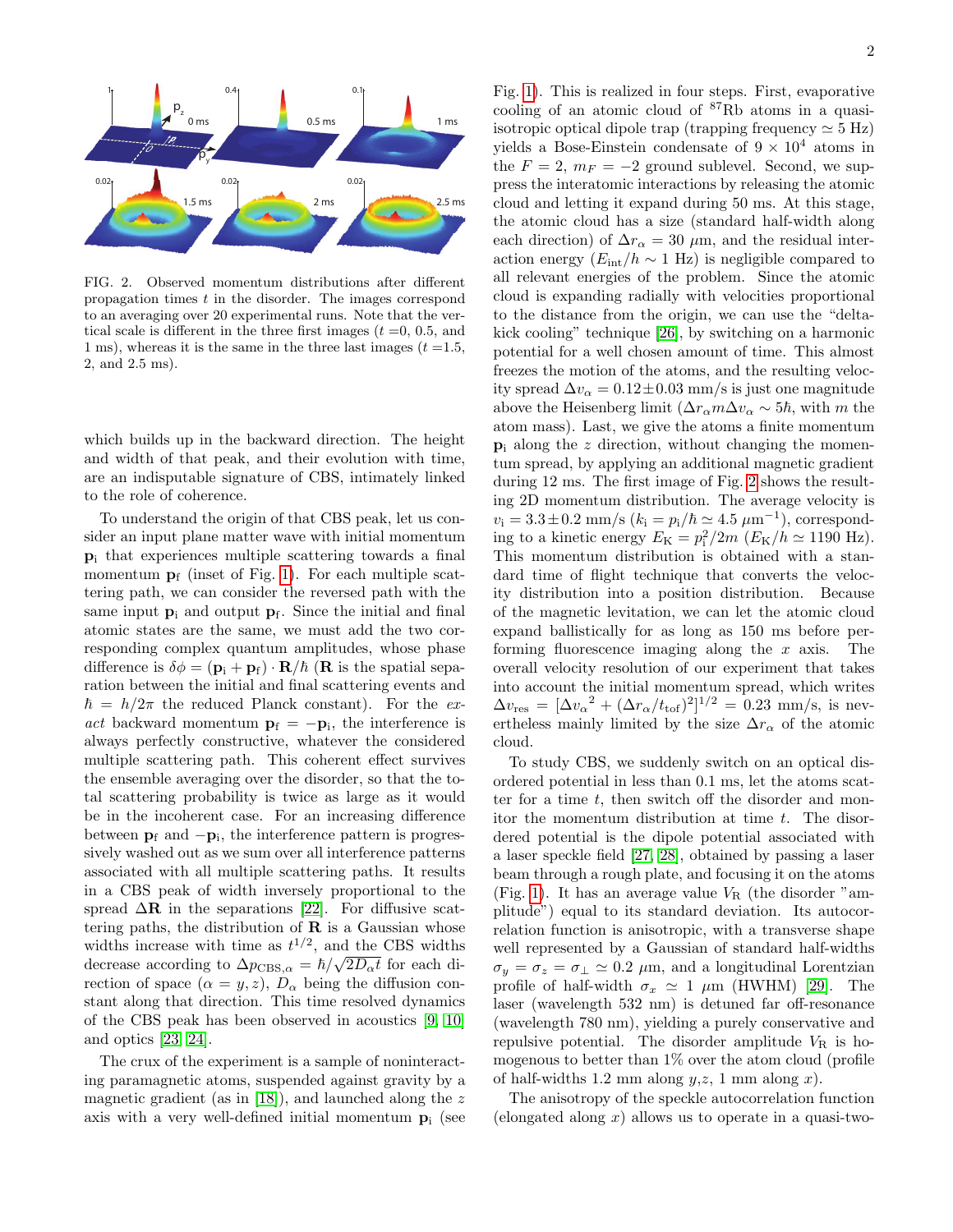dimensional configuration by launching the atoms perpendicularly to the x axis (along the z axis). In the  $y-z$ plane, the atoms are scattered by a potential with a correlation length shorter than the reduced atomic de Broglie wavelength  $(k_i \sigma_1 \simeq 0.9)$ , so that the scattering probability is quasi-isotropic, and we will replace the subscript  $\alpha = y, z$  by  $\perp$  in the rest of this Letter. The dynamics within this plane develops on the typical time scale of a single scattering event, that is, the elastic scattering time  $\tau_s$ . In contrast, the correlation length along the x axis is larger than the reduced atomic de Broglie wavelength  $(k_1 \sigma_x \simeq 4.5)$ , so that each scattering event produces but a small deviation out of the  $y-z$  plane [30]. The diffusive dynamics along x is then slower than in the  $y - z$  plane, and for short times the dynamics is quasi 2D.

Figure 2 shows the time evolution of the momentum distribution for a disorder amplitude  $V_R/h = 975 \pm 80$  Hz. In order to analyze these data quantitatively, we perform a radial integration of the 2D momentum distribution on a thin stripe between  $p_i - \Delta p_{\text{res}}$  and  $p_i + \Delta p_{\text{res}}$  (inset of Fig. 3) ( $\Delta p_{\rm res} = m \Delta v_{\rm res}$  is the momentum resolution). This yields the angular profile  $n(\theta, t)$ , displayed in Fig. 3 for increasing diffusion times.

We first extract the elastic scattering time  $\tau_s$  from the exponential decay of the initial peak  $n(\theta = 0, t) \propto$  $e^{-t/\tau_s}$  [31]. We find  $\tau_s = 0.33 \pm 0.02$  ms (mean free path  $l_s = v_i \tau_s = 1.1 \mu m$ . Note that this quantity also plays a role in the radial width of the ring (inset of Fig. 3), which is associated to a Lorentzian energy spread  $\Delta E_{\text{dis}} = \hbar / \tau_{\text{s}}$ (HWHM) acquired by the atoms when the disorder is



FIG. 3. Normalized angular profiles  $n(\theta, t)/\bar{n}$  corresponding to the distributions shown in Fig. 2. The red solid lines correspond to the double structure fit around the backscattering direction [a parabola for the incoherent background (dashed line) and a Gaussian for the CBS peak, see text]. Inset: false color representation of the momentum distribution  $(t = 2 \text{ ms})$ . The angle  $\theta$  refers to the scattering direction with respect to the initial direction  $(p_i)$ .

suddenly switched on. Combining the corresponding momentum spread with the resolution of our measurement, we find a width in agreement with the observed ring width. The measured value of  $\tau_s$  is in accordance with numerical simulations adapted to our configuration, but is about 2 times the value predicted by a perturbative calculation [29]. This is consistent with the fact that we are not fully in the weak disorder regime defined by  $\Delta E_{\text{dis}}/E_{\text{K}} = 2/k_{\text{i}} l_{\text{s}} \ll 1$ . Here we have  $\Delta E_{\text{dis}}/E_{\text{K}} \sim 0.4$  $(k_1 l_s \sim 5)$  [32].

Monitoring the isotropization of the momentum distribution, we obtain another important quantity: the transport time  $\tau^*$ , after which, in the absence of coherence, the information about the initial direction would be lost. It is determined from the exponential decay  $e^{-t/\tau^*}$ of the first component of the Fourier series expansion of  $n(\theta, t)$  [21, 34]. We find  $\tau^* = 0.4 \pm 0.05$  ms, also in agreement with numerics. Note that  $\tau^*$  takes into account the CBS phenomenon and its calculation must include weak localization corrections. It is only slightly larger than  $\tau_s$ , as expected for a nearly isotropic scattering probability  $(k_i \sigma_{\perp} = 0.9)$ . The transport time sets the time scale of the onset of the diffusive dynamics, which is well established only after several  $\tau^*$ . In the experiment, we observe that the momentum distribution has become fully isotropic after  $t \sim 2.5$  ms (i.e.  $\sim 6 \tau^*$ ), with a steady and flat angular profile of mean value  $n(\theta, t) = \bar{n}$ , except around  $\theta = \pi$  where the CBS peak is still present.

To analyze the evolution of the CBS signal, we fit (see Fig. 3) the angular profiles by the function  $n_{\text{incoh}}(\theta, t)$  +  $n_{\text{coh}}(t) \exp[-(\theta - \pi)^2/2\Delta\theta(t)^2]$ . In this formula,  $n_{\text{incoh}}$  is (within higher order terms) the multiple scattering background that would be obtained in the absence of coherence [35] and we assume that  $n_{\text{incoh}}(\theta, t)$  has a parabola shape around  $\theta = \pi$ . The fit allows us to measure the contrast  $\mathcal{C}(t) = n_{\text{coh}}(t)/n_{\text{incoh}}(\pi, t)$  and the width  $\Delta\theta(t)$ of the CBS peak, and to compare them to the results of theoretical predictions. Their evolutions are shown in Fig. 4. A CBS peak appears as soon as scattering in the backward direction is significant, but the contrast starts decreasing before reaching the ideal value of 1. For the width, we observe the predicted monotonic decrease, but it tends asymptotically towards a non-null value rather than zero.

To compare these observations with theoretical predictions, we must take into account our finite resolution. The black line in Fig. 4(b) represents the calculated CBS width that results from the convolution of our resolution  $\Delta\theta_{\rm res} = \Delta p_{\rm res}/p_i = 0.07$  with the expected CBS width  $\Delta\theta_{\text{CBS}} = \Delta p_{\text{CBS},\perp}/p_i = \hbar/p_i\sqrt{2D_\perp t}$  in the diffusive regime (the widths are added quadratically). The diffusion constant is evaluated using the standard relation  $D_{\perp} = v_i^2 \tau^{\star}/2$ , so that the solid line does not involve any adjustable parameter. We see that the agreement with the data is good when we enter the multiple scattering regime [for  $t \geq 1.5$  ms in Fig. 4(b)], but not at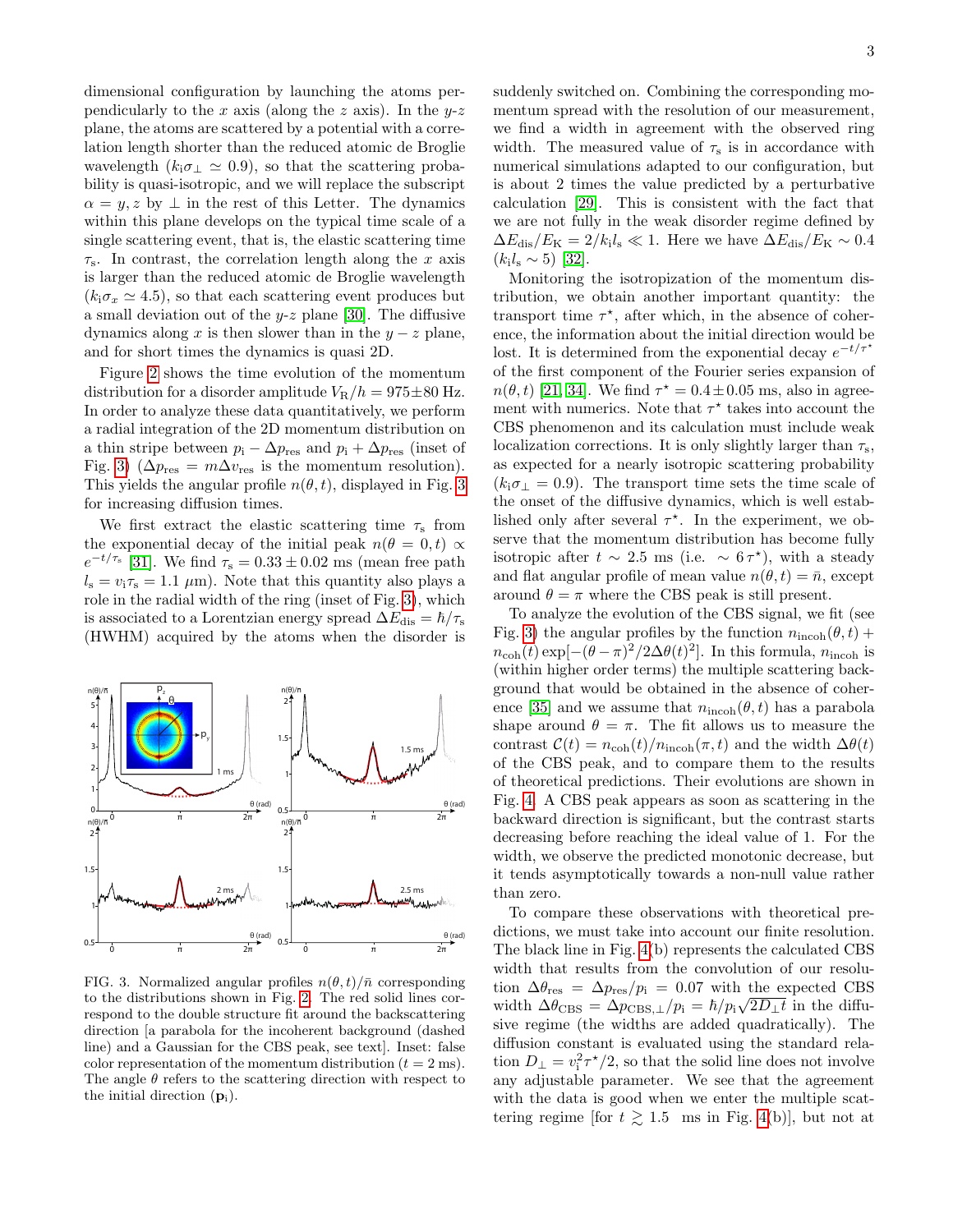

FIG. 4. Time resolved dynamics of the CBS peak: evolution of the contrast  $\mathcal{C}$  (a) and the width  $\Delta\theta$  (b) versus the scattering time  $t$ . The blue points are experimental data and the error bars correspond to the 95% confidence intervals for the fitted values  $(\pm 2 \text{ standard deviations})$ . The theoretical predictions for the multiple scattering regime are represented by the solid black lines at long times  $(t \geq 4\tau^*; \tau^* = 0.4 \text{ ms}),$ and by dotted black lines at short times. The dashed-dotted red lines correspond to the calculation of [36] at short times (i.e. for  $t \sim \tau_s$ ;  $\tau_s = 0.33$  ms), where single scattering events cannot be neglected.

short times.

The broadening of the CBS peak by the finite resolution is also responsible for a decrease of the contrast, as represented in Fig. 4(a). Here also, we observe that the prediction (which again involves no adjustable parameter) is very different from the observed values at short times, but is in reasonable agreement with the measurements around  $t \sim 1.5$  ms. On the other hand, the measured contrast is definitely smaller than the theoretical prediction when t increases yet more. We relate this observation at long times to the onset of the dynamics in the third direction  $x$ . Using a second imaging system yielding the momentum distribution in the  $x - y$  plane, we estimate a typical time of 4 ms for this out-of-plane dynamics to become significant, and render the 2D approach wanting.

Deviations at short times were to be expected. Indeed, CBS demands multiple scattering, or at least double scattering, to happen (see inset of Fig. 1), whereas single scattering events do not participate to the CBS peak. At short times  $(t \sim \tau_s)$ , the contribution of single scattering to backscattering is not negligible compared to multiple scattering. This entails a reduction of the contrast (see e.g. [3]), and a modification of the shape (no longer Gaussian), whose width decreases at this stage

as  $1/t$  (ballistic motion between the first two scatterers). In the case of light, a calculation for isotropic scattering [36] predicts a short time evolution of the contrast  $C = (2t/\pi\tau_s)/(1 + 2t/\pi\tau_s)$  and width  $\Delta\theta_{\text{CBS}} \sim$  $3/k_i l_s(\tau_s/t)$ . This prediction is plotted in Fig. 4 and is found in fair agreement with the observations in this time domain. Finally, note that the width around  $t \sim \tau_s$  is linked to the disorder strength quantified by  $k_i l_s$ . Here we find a maximum value of  $\Delta\theta_{\text{max}} \sim 0.3$  rad, that is  $\Delta\theta_{\text{max}} \sim 1.5/k_i l_s$  ( $k_i l_s \sim 5$ , see above).

Similar measurements and analysis have been repeated for weaker disorder  $(V_R/h = 525, 750 \text{ Hz})$  and smaller initial momentum  $p_i$  ( $E_K/h = 160, 220, 620$  Hz), and we have found a similar agreement between data and theory. In contrast to the observed moderate changes in the maximum peak contrast ( $\mathcal{C}_{\text{max}} \sim 0.5 - 0.7$ ), the maximum peak width  $\Delta\theta_{\text{max}}$  increases significantly with the amplitude of the disorder and the inverse of  $p_i$ . The highest observed width of 1.2 rad (from which we infer  $k_i l_s \sim 1.25$ ) suggests that we are very close to the strong disorder regime, where AL is expected to be experimentally observable in 2D systems. Such an observation, however, would demand a longer 2D evolution in the disorder, which is limited in the present experiment because of the cross over to the 3D regime. Increasing this time, as for instance in [37], will then constitute the next step towards AL, with the possibility to observe the coherent forward scattering peak predicted in [38].

In conclusion, we have demonstrated experimentally that the time resolved study of the momentum distribution of ultracold atoms in a random potential is a powerful tool to study quantum transport properties in disordered media. We have been able to extract the elastic scattering time, the transport time, and to observe and study the evolution of the CBS peak. Let us emphasize that the theoretical analysis as well as numerical simulations render an account of the observations not only in the multiple scattering regime but also at short time, during the onset of multiple scattering. Such agreement gives a strong evidence of the fundamental role of coherence in that phenomenon. Further evidences of the role of coherence could be sought in the predicted suppression of the CBS peak [39] when scrambling the disorder, or when dephasing the counter-propagating multiple scattering paths using artificial gauge fields [40], in the spirit of pioneering works in condensed matter physics [14] or optics [41]. Finally, this work also opens promising prospects to study the effect of interactions on CBS (see e.g. [42, 43]).

We thank T. Bourdel, C. Müller and B. van Tiggelen for fruitful discussions and comments. This research was supported by ERC (Advanced Grant "Quantatop"), ANR (ANR-08-blan-0016-01), MESR, DGA, RTRA Triangle de la Physique, IXBLUE and IFRAF.